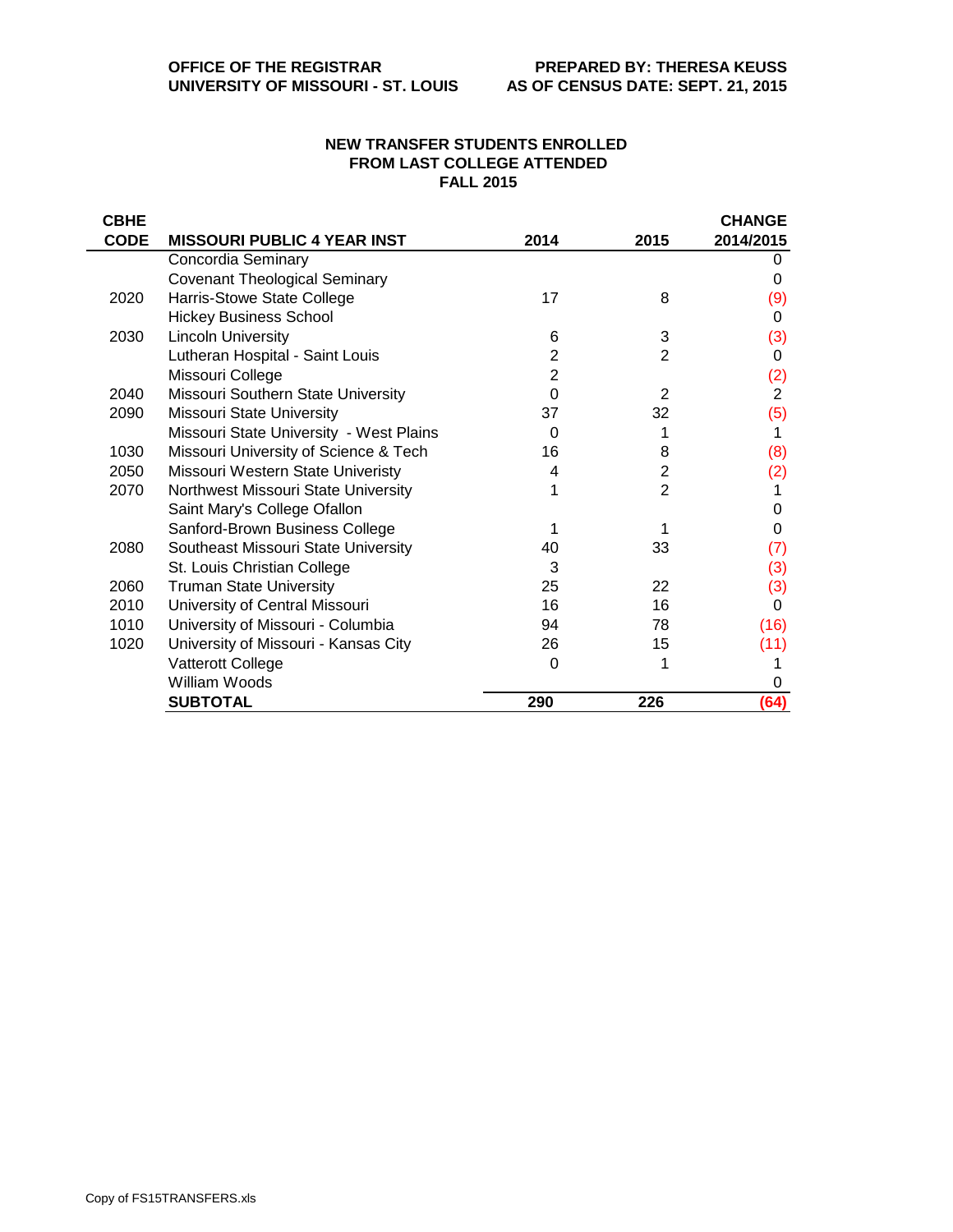| <b>CBHE</b> |                                                            |                  |                | <b>CHANGE</b>       |
|-------------|------------------------------------------------------------|------------------|----------------|---------------------|
| <b>CODE</b> | <b>MISSOURI PUBLIC TWO-YEAR INST</b>                       | 2014             | 2015           | 2014/2015           |
|             | <b>Blue River/Blue Springs Community College</b>           |                  |                | 0                   |
|             | <b>Crowder College</b>                                     | 1                | 1              | 0                   |
| 3020        | <b>East Central College</b>                                | 24               | 17             | (7)                 |
| 3030        | Jefferson College                                          | 69               | 66             | (3)                 |
|             | <b>Linn State Technical</b>                                |                  |                | 0                   |
| 3050        | <b>Longview Community College</b>                          | 0                | $\overline{2}$ | $\mathbf 2$         |
|             | Maple Woods Community College                              |                  |                | $\overline{0}$      |
|             | <b>Metropolitan Community College</b>                      | $\boldsymbol{0}$ |                |                     |
| 3090        | Mineral Area College                                       | 12               | 41             | 29                  |
| 3100        | Moberly                                                    | 8                | 8              | $\overline{0}$      |
|             | North Central Missouri College                             |                  |                | 0                   |
| 3025        | <b>Ozark Technical Communtiy College</b>                   | 4                | 3              | (1)                 |
|             | Penn Valley                                                |                  | 1              | 1                   |
| 3105        | St. Charles County Community College                       | 233              | 199            | (34)                |
|             | St. Louis College of Health Careers                        | 1                | 1              | 0                   |
| 3120        | St. Louis Community College - Florissant                   | 156              | 122            | (34)                |
| 3140        | St. Louis Community College - Meramec                      | 267              | 262            | (5)                 |
|             | St. Louis Community College - Wildwood                     | 39               | 45             | 6                   |
| 3130        | St. Louis Communtiy College - Forest Park                  | 86               | 84             | (2)                 |
| 3150        | <b>State Fair Community College</b>                        | 1                |                | (1)                 |
| 7040        | State Technical College of Missouri                        | $\overline{c}$   |                | (2)                 |
|             | <b>Texas County Technical Institute</b>                    | $\mathbf 0$      |                | 0                   |
| 3160        | <b>Three Rivers Community College</b>                      | $\overline{2}$   | 4              | $\overline{c}$      |
|             | <b>SUBTOTAL</b>                                            | 905              | 856            | (49)                |
|             |                                                            |                  |                |                     |
| <b>CBHE</b> |                                                            |                  |                | <b>CHANGE</b>       |
| <b>CODE</b> | <b>MISSOURI PRIVATE FOUR-YEAR INST</b>                     | 2014<br>0        | 2015<br>1      | 2014/2015<br>1      |
|             | <b>Avila University</b><br><b>Cardinal Glennon College</b> |                  |                |                     |
| 5030        | <b>Central Methodist University</b>                        | $\overline{2}$   |                | 0<br>$\overline{2}$ |
|             | Chamberlain College of Nursing                             | 4                | 4<br>1         |                     |
| 5040        | Columbia College                                           | 9                | 5              | (3)                 |
|             | College of the Ozarks                                      |                  |                | (4)<br>0            |
| 5050        | <b>Culver-Stockton College</b>                             | 1                |                |                     |
| 8800        | Devry University Kansas City                               | 1                | 1              | (1)<br>0            |
| 5060        | <b>Drury Univeristy</b>                                    | 3                | 4              | 1                   |
| 5070        | <b>Evangel University</b>                                  | 1                | 0              | (1)                 |
|             | <b>Everest College Springfield</b>                         |                  |                | 0                   |
| 5080        | Fontbonne College                                          | 7                | 1              | (6)                 |
| 5090        | Hannibal-Lagrange College                                  | 0                | 3              | 3                   |
|             | <b>Hickey Business School</b>                              | 3                |                | (3)                 |
|             | <b>ITT Technical Institute - Earth City</b>                | 0                | 5              | 5                   |
|             | Kansas City Art Institute                                  | 0                |                | 0                   |
| 5100        | <b>Lindenwood University</b>                               | 26               | 26             | 0                   |

 $\overline{a}$ 

 $\overline{\phantom{0}}$ 

5100 Lindenwood University 26 26

Logan College of Chiropractice 1 (1) (1)

National American University Kansas City **2008** 2009 12:30 12:30 2009 12:30 12:30 12:30 12:30 12:30 12:30 12:30

5110 Maryville University of St. Louis 15 11 (4) 5120 Missouri Baptist University 11 15 16 5130 Missouri Valley College 1 1 1 (3)

5140 Park College 2 1 (1)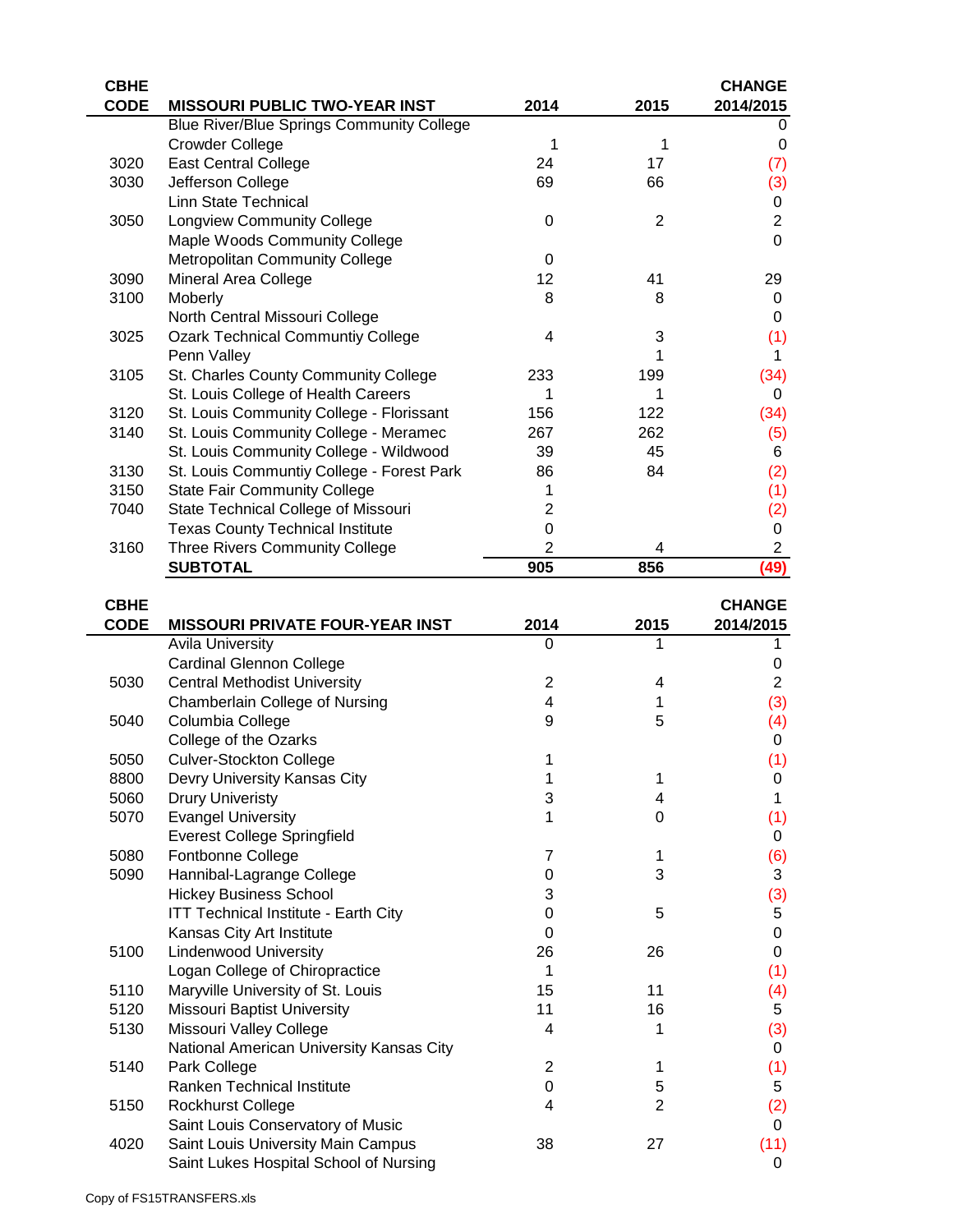| 5170 | Southwest Baptist University    |     |     |     |
|------|---------------------------------|-----|-----|-----|
|      | St. Louis College of Pharmacy   |     |     |     |
| 5180 | <b>Stephens College</b>         | 3   |     | (2) |
| 4030 | <b>Washington University</b>    | 5   | 10  | 5   |
| 5200 | <b>Webster University</b>       | 12  | 18  | 6   |
| 5210 | Westminister College            | 3   | 2   | (1) |
| 5220 | William Jewel College           | 2   |     | (2) |
| 5230 | <b>William Woods University</b> |     |     | (1) |
|      | <b>SUBTOTAL</b>                 | 159 | 149 |     |

| <b>CBHE</b> |                                           |       |       | <b>CHANGE</b> |
|-------------|-------------------------------------------|-------|-------|---------------|
| <b>CODE</b> | <b>MISSOURI PRIVATE TWO-YEAR INST</b>     | 2014  | 2015  | 2014/2015     |
|             | Anthem College                            |       |       |               |
|             | Barnes-Jewish College, Goldfarb Sch       |       | 4     |               |
|             | Cottey College                            |       |       | (1)           |
|             | Cox College of Nursing and Helath         |       |       | 0             |
|             | <b>ITT Technical Institute Arnold</b>     |       |       |               |
|             | <b>ITT Technical Institute Earth City</b> |       |       | (7)           |
|             | <b>ITT Technical Institute St Louis</b>   |       |       |               |
|             | Ranken Technical Institute                | 2     |       | (2)           |
|             | Saint Johns Hospital School of Nursing    |       |       | O             |
|             | Southeast Hospital College of Nursing     |       |       |               |
|             | <b>SUBTOTAL</b>                           | 12    | 5     | 11)           |
|             | <b>MISSOURI GRAND TOTAL</b>               | 1.366 | 1.236 | (135)         |

| <b>OUT-OF-STATE INSTITUTIONS</b> |                         |                | <b>CHANGE</b> |
|----------------------------------|-------------------------|----------------|---------------|
| <b>By Leading Institutions</b>   | 2014                    | 2015           | 2014/2015     |
| Alabama                          | 5                       | 3              | (2)           |
| Alaska                           | 1                       |                | (1)           |
| Ariziona                         | 10                      | 7              | (3)           |
| Arkansas                         | 9                       | 6              | (3)           |
| California                       | 13                      | 8              | (5)           |
| Colorado                         | 6                       | 5              | (1)           |
| Connecticut                      | 1                       | 1              | 0             |
| Delaware                         | 0                       |                | 0             |
| District of Columbia             | 1                       |                | (1)           |
| Florida                          | 7                       | 7              | 0             |
| Georgia                          | 7                       | 5              | (2)           |
| Hawaii                           |                         | 0              | (1)           |
| Idaho                            | 1                       |                | 0             |
| <b>Illinois</b>                  | 127                     | 108            | (19)          |
| Indiana                          | 10                      | 6              | (4)           |
| lowa                             | 9                       | 7              | (2)           |
| Kansas                           | 6                       | 9              | 3             |
| Kentucky                         | 8                       | 7              | (1)           |
| Louisiana                        | 4                       | $\overline{2}$ | (2)           |
| Maine                            | 1                       | 0              | (1)           |
| Maryland                         | 1                       | 1              | 0             |
| Massachusetts                    | 3                       | 4              | 1             |
| Michigan                         | $\overline{\mathbf{4}}$ | 4              | 0             |
| Minnesota                        | 5                       | 0              | (5)           |
| Mississippi                      | $\overline{2}$          | $\overline{2}$ | 0             |
| Montana                          |                         | $\mathbf 0$    | 0             |
| Nebraska                         | $\overline{2}$          | 1              | (1)           |
| Nevada                           | 1                       | 1              | 0             |
| New Hampshire                    |                         | 1              | 1             |
| New Jersey                       | 1                       | 2              |               |
| New Mexico                       | $\mathbf 0$             | $\overline{0}$ | 0             |